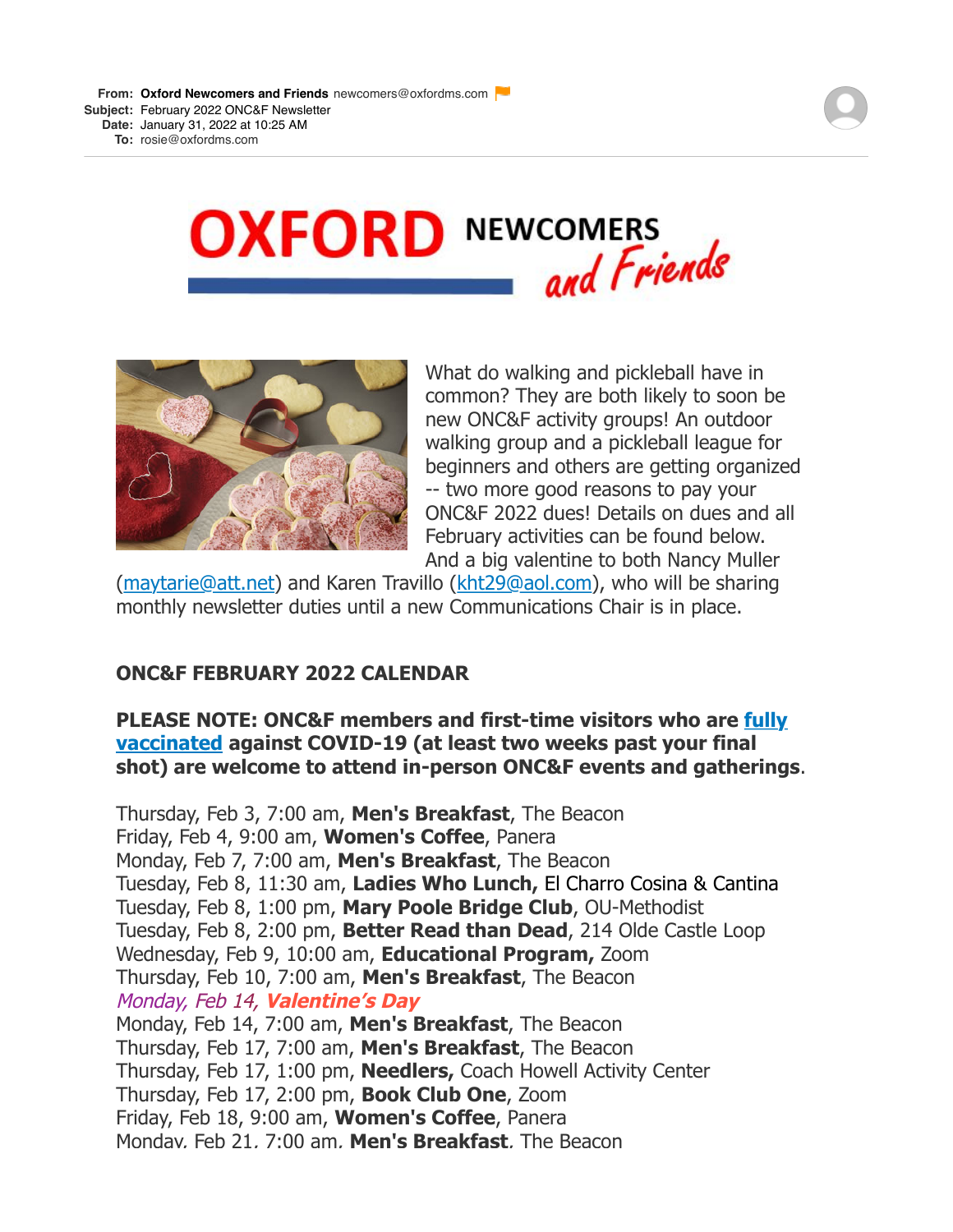Monday, Feb 21, 7:00 am, **Men's Breakfast**, The Beacon Monday, Feb 21, 4:00 pm, **Reading Faulkner,** Zoom Monday, Feb 21, 5:00 pm, **5 O'Clock Off the Square**, Kings Tuesday, Feb 22, 1:00 pm, **Mary Poole Bridge Club**, OU-Methodist Tuesday, Feb 22, 11:30 am, **Lunch Bunch,** Fergndan's Pizza Thursday, Feb 24, 7:00 am, **Men's Breakfast**, The Beacon Monday, Feb 28, 7:00 am, **Men's Breakfast**, The Beacon

Questions? See below for program details and contact information.

**2022 DUES ARE DUE**: Roses are red, violets are blue -- and we will be, too, if you don't pay your dues. The ONC&F membership year runs January to December, and 2022 dues of \$20 per person are due now. As a reminder, no one who paid membership dues in 2020 was asked to pay dues last year. We are cautiously optimistic that 2022 will soon support gathering with ONC&F friends on a regular basis. Click **[here](https://r20.rs6.net/tn.jsp?f=001c4bpEwZ5ZEdYE328oKcPFrzJyqDtF6MK-NqNOuDwLXKQ18_tys4Qtihb8Ylrk1U18t3MkhC4505pvnQpPPq-Wj7E5otaXWsYsW-cmCho-cOfNqUsKpHQMqzYerop3tves3sSkVT-D8pFCwWplgy7crmNBTFI3Gk7y2QX9GQlYioDi9kb04g6CHbKZultu6E7nTTDPv9gauGUR8BfFW_fHMeUsne24oYZEjPt_fi3G7Y=&c=W3i-nSWMJOCU35q_JLB7BFmY4F_2RLif0NWuxvKVCoiUiYvs176X_A==&ch=3CI9lKV-AAAdAeK8RNQqNFrx0CiDW2fkSXCqQR2aFki9dsHD6r0Z5g==)** [f](https://r20.rs6.net/tn.jsp?f=001c4bpEwZ5ZEdYE328oKcPFrzJyqDtF6MK-NqNOuDwLXKQ18_tys4Qtihb8Ylrk1U18t3MkhC4505pvnQpPPq-Wj7E5otaXWsYsW-cmCho-cOfNqUsKpHQMqzYerop3tves3sSkVT-D8pFCwWplgy7crmNBTFI3Gk7y2QX9GQlYioDi9kb04g6CHbKZultu6E7nTTDPv9gauGUR8BfFW_fHMeUsne24oYZEjPt_fi3G7Y=&c=W3i-nSWMJOCU35q_JLB7BFmY4F_2RLif0NWuxvKVCoiUiYvs176X_A==&ch=3CI9lKV-AAAdAeK8RNQqNFrx0CiDW2fkSXCqQR2aFki9dsHD6r0Z5g==)or the link to the renewal form and information on where to send it and your check. If you have questions, please reach out to Membership Chair Nellanne Davis: (662) 380-5672 or [nellanned@aol.com](mailto:nellanned@aol.com)

### **VACANCY: ONC&F COMMUNICATIONS CHAIR/NEWSLETTER EDITOR**

If you love knowing what's happening before anyone else, have three or four hours a month for volunteering, and enjoy word play, this is the opportunity you've been waiting for! We'll teach you everything you need to know, and you'll be ready to let your creative literary juices flow for ONC&F! Contact ONC&F President Jonell McGivern at [jonell52@att.net](mailto:jonell52@att.net)

**5 O'CLOCK ON (OR OFF) THE SQUARE** is when ONC&F members meet to mix and mingle over adult beverages of choice. The cocktail hour offers a great opportunity to say hello to old friends and meet new ones. On Monday, February 21st, we'll be gathering at King's Steak House, 1007 College Hill Rd. You might want to stay for King's Monday night steak special, when \$30 gets you an 8 oz filet or 16 oz ribeye or sirloin and a side, plus \$1 raw oysters! Send questions or suggestions to ONC&F social director Bonnie Siebert, [bonnie1017@aol.com](mailto:bonnie1017@aol.com)

**BETTER READ THAN DEAD** (NOTE NEW MEETING DATE) will meet at the home of Nancy Muller (214 Olde Castle Loop-Windsor Falls) on February 8th at 2:00 pm. The book for discussion will be *The Book of Longings* by Sue Monk Kidd. Raised in a wealthy family with ties to the ruler of Galilee, Ana is rebellious and ambitious. She yearns for a pursuit worthy of her life, but finds no outlet for her considerable talents. When she meets eighteen-year-old Jesus, each is drawn to and enriched by the other's spiritual and philosophical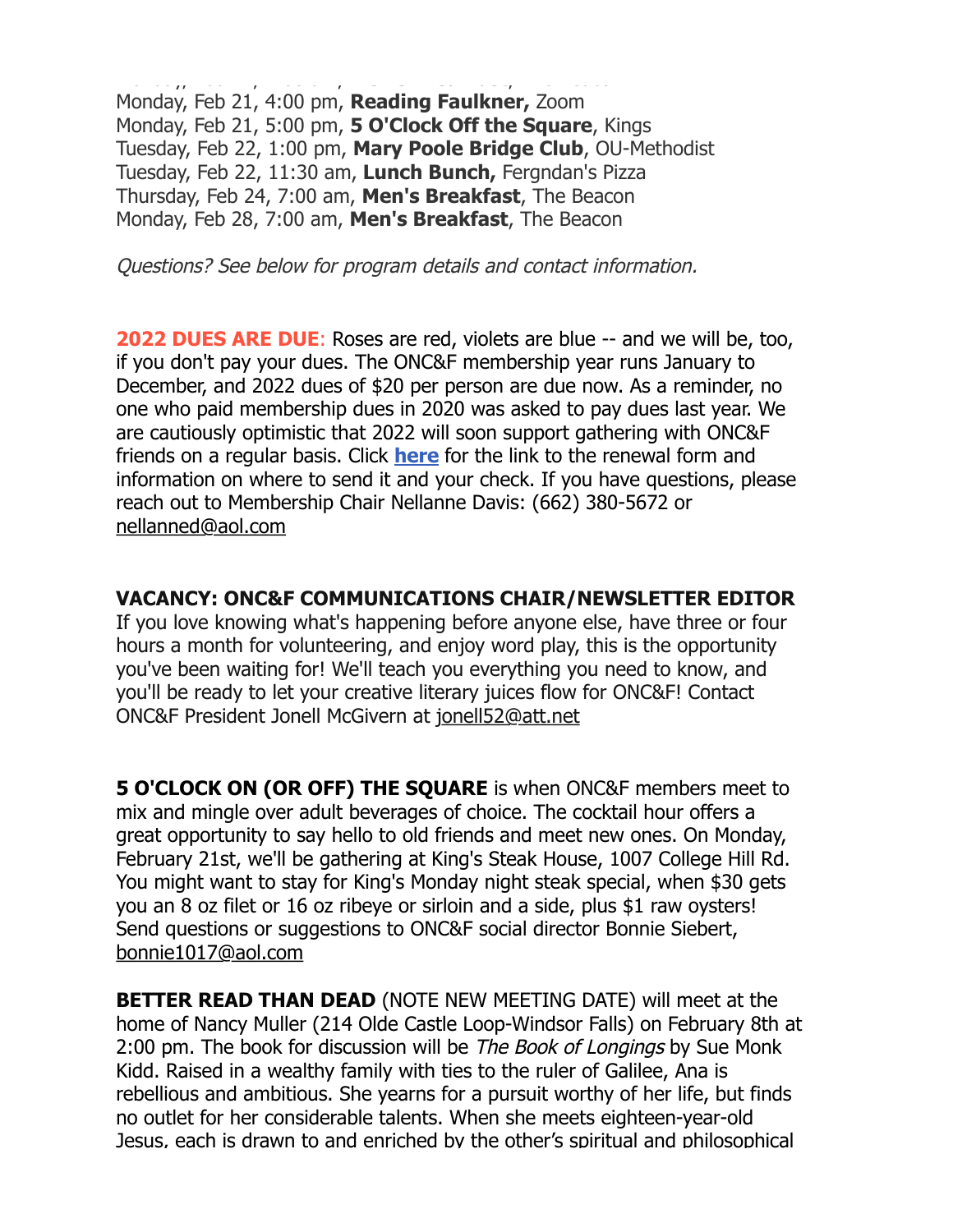Jesus, each is drawn to and enriched by the other's spiritual and philosophical ideas. Grounded in meticulous research and written with a reverential approach to Jesus's life that focuses on his humanity, The Book of Longings is an inspiring account of one woman's bold struggle to realize the passion and potential inside her, while living in a time, place, and culture devised to silence her. For those who plan ahead, the March book will be *The Guest List* by Lucy Foley. All are welcome! If you would like to join in, just email chair Nancy Muller at [maytarie@att.net](mailto:maytarie@att.net). Or just show up!

**BOOK CLUB ONE:** February's book selection is The Return: Fathers, Sons, and the Land in Between by Hisham Matar. This Pulitzer Prize winning memoir recounts the author's quest for information about his father's mysterious death twenty-two years before in his native Libya. Book Club One will meet on Zoom on Thursday, February 17th (our customary third Thursday of the month) at 2:00 pm. Click **[HERE](https://r20.rs6.net/tn.jsp?f=001c4bpEwZ5ZEdYE328oKcPFrzJyqDtF6MK-NqNOuDwLXKQ18_tys4QtoQ-gBY0mUTCPesnMOIrRmA_8ZDohabIOxuXdgDeIEG3Ou2Af4y7o4CfaL1jNVT7N7W6_eujCTvKTd3PYFKUeExSnmEwdBEZCybfm94nT05E&c=W3i-nSWMJOCU35q_JLB7BFmY4F_2RLif0NWuxvKVCoiUiYvs176X_A==&ch=3CI9lKV-AAAdAeK8RNQqNFrx0CiDW2fkSXCqQR2aFki9dsHD6r0Z5g==)** to join us, or go to [https://Zoom.us](https://r20.rs6.net/tn.jsp?f=001JF9TOYYxMKZ0Q76heqzdyIJQ02ARzHOgOKD-54bv3bDySO2K0KMb4FTH2EO5Aw5UCDlxUU72S58eB3WuPVh5nkh3CYbKO8_3yJuTCskCMC3I2Pupd0JQnY7ZXo-X5kKppo9fX8CfMgg=&c=OKQVG6BzjZml6Rx2fr8joIEGeL8k021JNu4BzLAspfH5paNINmlkyw==&ch=loWDd_1yIGlia3KJjutjKvthE_dCJ-zoaRm0dn_Xx-XNtERKqtz7EQ==) and enter Meeting ID: 680 808 8404. All Newcomers and friends are welcome! Chair: Debra Guyton, [debraguyton@bellsouth.net](mailto:debraguyton@bellsouth.net), (251) 490-6690.

**EDUCATIONAL PROGRAM:** Please join us on Wednesday, February 9th via Zoom to learn about the significant results of the 2020 decennial census and its local implications. Dr. Anne Elizabeth Marie Cafer, UM Assistant Professor of Sociology and Director of the Center for Population Studies and the State Data Center for Mississippi, will present Demographic Change in Lafayette County and Mississippi, followed by a Q&A session. Click **[here](https://r20.rs6.net/tn.jsp?f=001c4bpEwZ5ZEdYE328oKcPFrzJyqDtF6MK-NqNOuDwLXKQ18_tys4Qtrnh_Ldc9qcUr80WxQ5Eid4YObRBofm--RVcFYfCyiielRj8oAaCL2KQA5fpahP1tM5PXPEaFej7JvVFvwVSu-h-bJP1-KuojC8jj6eHHHbkR_UkVvNrg16nyIM5X5InoR_Iur0naQO-lBHWTrZn3eLDlXpeVz8EyxIldSrAY01o&c=W3i-nSWMJOCU35q_JLB7BFmY4F_2RLif0NWuxvKVCoiUiYvs176X_A==&ch=3CI9lKV-AAAdAeK8RNQqNFrx0CiDW2fkSXCqQR2aFki9dsHD6r0Z5g==)** to join the Zoom meeting, or go to [https://Zoom.us](https://r20.rs6.net/tn.jsp?f=001JF9TOYYxMKZ0Q76heqzdyIJQ02ARzHOgOKD-54bv3bDySO2K0KMb4FTH2EO5Aw5UCDlxUU72S58eB3WuPVh5nkh3CYbKO8_3yJuTCskCMC3I2Pupd0JQnY7ZXo-X5kKppo9fX8CfMgg=&c=OKQVG6BzjZml6Rx2fr8joIEGeL8k021JNu4BzLAspfH5paNINmlkyw==&ch=loWDd_1yIGlia3KJjutjKvthE_dCJ-zoaRm0dn_Xx-XNtERKqtz7EQ==), enter Meeting ID: 848 0216 8527, and when prompted, Passcode: 255400 Questions? Contact chair Don Mason, [dmason222@gmail.com](mailto:dmason222@gmail.com)

**LADIES WHO LUNCH** is a group of ONC&F ladies who meet the second Tuesday of each month at varied local restaurants in and around Oxford. Join us on Tuesday, February 8th at 11:30 am at El Charro Cosina & Cantina, 669 Sisk Ave, by Oxford Commons. An RSVP text is appreciated but not mandatory; please send to Nena Mutersbaugh, (918) 906-8811

**LUNCH BUNCH** will gather on Tuesday, February 22nd at 11:30 am at Fergndan's Pizza, 176 MS-30. Lunch Bunch is for singles and couples -- a fun time to visit with other ONC&F members over your midday meal. All are always welcome! Questions? Contact Buck Ladner, [ladner2003@yahoo.com](mailto:ladner2003@yahoo.com) or (662) 801-1371

**MARY POOLE BRIDGE CLUB** meets on the 2nd and 4th Tuesdays (February 8th and 22nd) in room 214 at OUUMC. All skill levels are encouraged, we love to guide new players! Please contact Carol Rawlings in advance at (731) 610- 0251 or [marypoolebridgeclub@gmail.com,](mailto:marypoolebridgeclub@gmail.com) so she can make sure everyone has a seat at a table.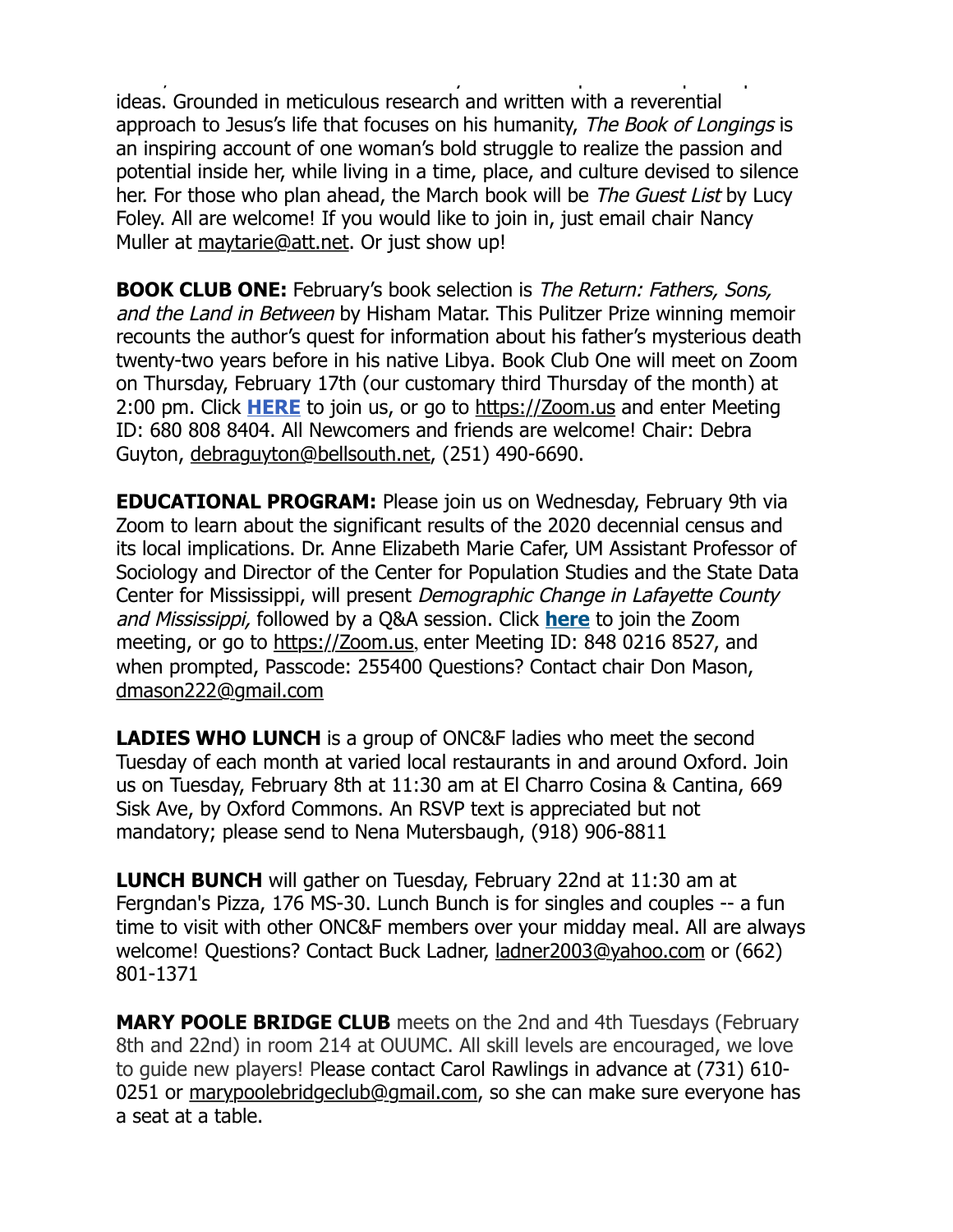**MEN'S BREAKFAST:** Men gather for breakfast every Monday and Thursday at 7:00 am at The Beacon, 1200 N. Lamar Blvd. Come when you can. All are welcome. Join us for fun and great fellowship. Questions? Contact Buck Ladner, [ladner2003@yahoo.com](mailto:ladner2003@yahoo.com) or (662) 801-1371

**NEEDLERS** will meet at the home of Nancy Muller (214 Olde Castle Loop - Windsor Falls) on February 17th at 1:00 pm. Bring your knitting needles or your stitching needles and come have fun with a group of passionate ladies. We are always open to new members. Contact Nancy Muller, [maytarie@att.net](mailto:maytarie@att.net) for more information.

**OXWINE** will resume in March! If you'd like to host during the spring or early summer, or have questions, please contact Michelle Harvey, [mmautheharvey@att.net](mailto:mmautheharvey@att.net) -- and stay tuned for details!

**READING FAULKNER** will meet at 4:00 pm on Monday, February 21st via Zoom. We will be discussing the 3rd and 4th sections of The Collected Stories, "The Wilderness" and "The Wasteland." To join the Zoom meeting, click **[HERE](https://r20.rs6.net/tn.jsp?f=001c4bpEwZ5ZEdYE328oKcPFrzJyqDtF6MK-NqNOuDwLXKQ18_tys4QtoQ-gBY0mUTCPesnMOIrRmA_8ZDohabIOxuXdgDeIEG3Ou2Af4y7o4CfaL1jNVT7N7W6_eujCTvKTd3PYFKUeExSnmEwdBEZCybfm94nT05E&c=W3i-nSWMJOCU35q_JLB7BFmY4F_2RLif0NWuxvKVCoiUiYvs176X_A==&ch=3CI9lKV-AAAdAeK8RNQqNFrx0CiDW2fkSXCqQR2aFki9dsHD6r0Z5g==)** or go to [https://Zoom.us](https://r20.rs6.net/tn.jsp?f=001JF9TOYYxMKZ0Q76heqzdyIJQ02ARzHOgOKD-54bv3bDySO2K0KMb4FTH2EO5Aw5UCDlxUU72S58eB3WuPVh5nkh3CYbKO8_3yJuTCskCMC3I2Pupd0JQnY7ZXo-X5kKppo9fX8CfMgg=&c=OKQVG6BzjZml6Rx2fr8joIEGeL8k021JNu4BzLAspfH5paNINmlkyw==&ch=loWDd_1yIGlia3KJjutjKvthE_dCJ-zoaRm0dn_Xx-XNtERKqtz7EQ==) and enter Meeting ID: 680 808 8404. To join the group or for more information, please contact Dianne Fergusson at (662) 236- 4670 or [sdsferg@bellsouth.net](mailto:sdsferg@bellsouth.net.)

**WOMEN'S COFFEE**: Please join us for coffee, friendship and lots of conversation on the first and third Fridays in February (February 4th and February 18th) at 9:00 am at Panera Bread, 1902 Jackson Avenue. Hope you will join us…we miss you when you are absent. Chair: Nellanne Davis, (318) 447-0038 or [nellanned@aol.com](mailto:nellanned@aol.com)

## **FEBRUARY GARDENING TIP**

.......At this time last month, I had Encore azaleas and forsythia blooming, and irises full of buds! The good news is January's weather has been much more typical, AND I saved my iris buds and was delighted to see them bloom inside! Hopefully, as we progress through February the weather will continue in a more typical fashion, and we'll see temperatures begin to moderate toward the end of the month.

.......My husband and I enjoy getting out at this time of year to tackle a largescale cleanup of our property. Some chores we'll be undertaking include trimming tree limbs and picking up any fallen branches, and trimming all of our ornamental grasses. We have a very steep slope on one side of our house, and it has been an ongoing problem. Our long-term goal is to cover it with trees and miscanthus grass to stabilize the soil, make it more attractive and cut down on the maintenance it requires. To this end, we will be splitting and transplanting more miscanthus grass and planting more trees. The slope also has several areas that have eroded. We had a beautiful dry creek put in two years ago, and will add two smaller ones this year. Not only do they correct the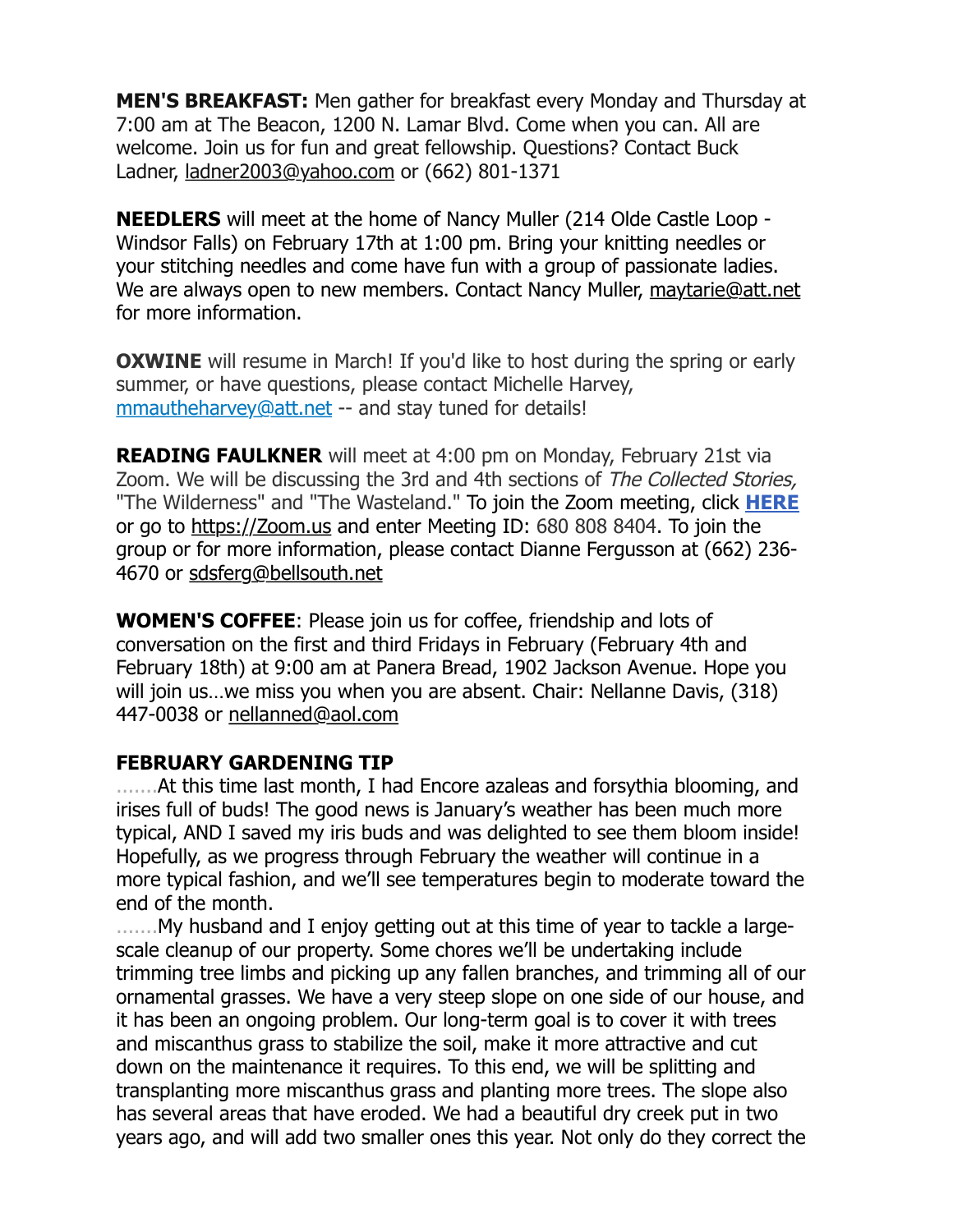drainage issue, but they also beautify the area.

.......February is an excellent time to plant trees, and in honor of this, we celebrate Arbor Day. *Lafayette County will continue their traditional tree give* away on February 15th. It will take place at the MSU extension office parking lot (arena if raining) at 70 Buddy East Parkway from 8 AM until trees are gone. This year they will be giving away bald cypress, persimmon, crepe myrtle, white oak, pecan, swamp chestnut oak, Nuttall oak, red and sugar maple and a variety of fruit trees.

.......During February, we will also see the first signs of spring appear with the blooming of saucer magnolias, camellia, spirea, quince, loropetalum, Winter Jasmine and Forsythia. Flowers such as hellebores, snowdrops, hyacinths, crocus, and early daffodils also begin to emerge as the earth starts to warm.

.......If you enjoy winter annuals, it's a good time to plant pansies, nasturtiums, English daisies, calendulas, and sweet William. After February 15th, it's a good time to plant new roses or move old ones; top-dress the roses with organic fertilizer under a thick layer of mulch. This month is also a good time to prune evergreen shrubs, but not flowering shrubs, unless you're only removing dead or damaged wood. The exception to this is hydrangeas. If your variety blooms on new wood, prune them during the last week of February.

.......For those of you who have a cold frame or greenhouse, and enjoy vegetable gardening, this is a good time to start cold weather vegetables including broccoli, cauliflower, onion sets, English peas, kale, carrots, collards, beets, Chinese cabbage, and radishes. It's also time to plant asparagus in prepared beds. Asparagus crowns are typically only available one time a year, in early spring, so if you're interested, plan ahead! Beds for asparagus need to be in full sun, weed-free, and should have plenty of room for the plants to grow. Although they do not spread much in the first two years, once established, they will fill in quickly. Beds need to be about 4-5' wide. It's recommended to dig a trench 12" deep, and space plants 18" apart. Before planting, add a shovel of compost and a cup of organic fertilizer for each plant. When putting in the plants, shape a small mound at the bottom of each hole, drape the plant roots down around it and cover the plant. The crown should be about 6" below the soil.

........For bird lovers, I'm already seeing Eastern bluebirds, and they can begin nesting as early as February. If you have nesting boxes, it's time to remove old nesting material and clean the boxes with a solution of 9 parts water and 1 part bleach. You can also use a putty knife to scrape and remove dried waste. Once again, if you have nandinas, please remove all berries. They are deadly to gorge feeders such as Cedar Waxwings.

> Happy Gardening, Karen Travillo, Master Gardener Lafayette County

\*Lafayette County Master Gardeners are always available for home consults to help with any gardening problems you may encounter. This is a free service,  $\alpha$  is by cannot can access in the MSU extension of  $\alpha$  and  $\alpha$  at  $\alpha$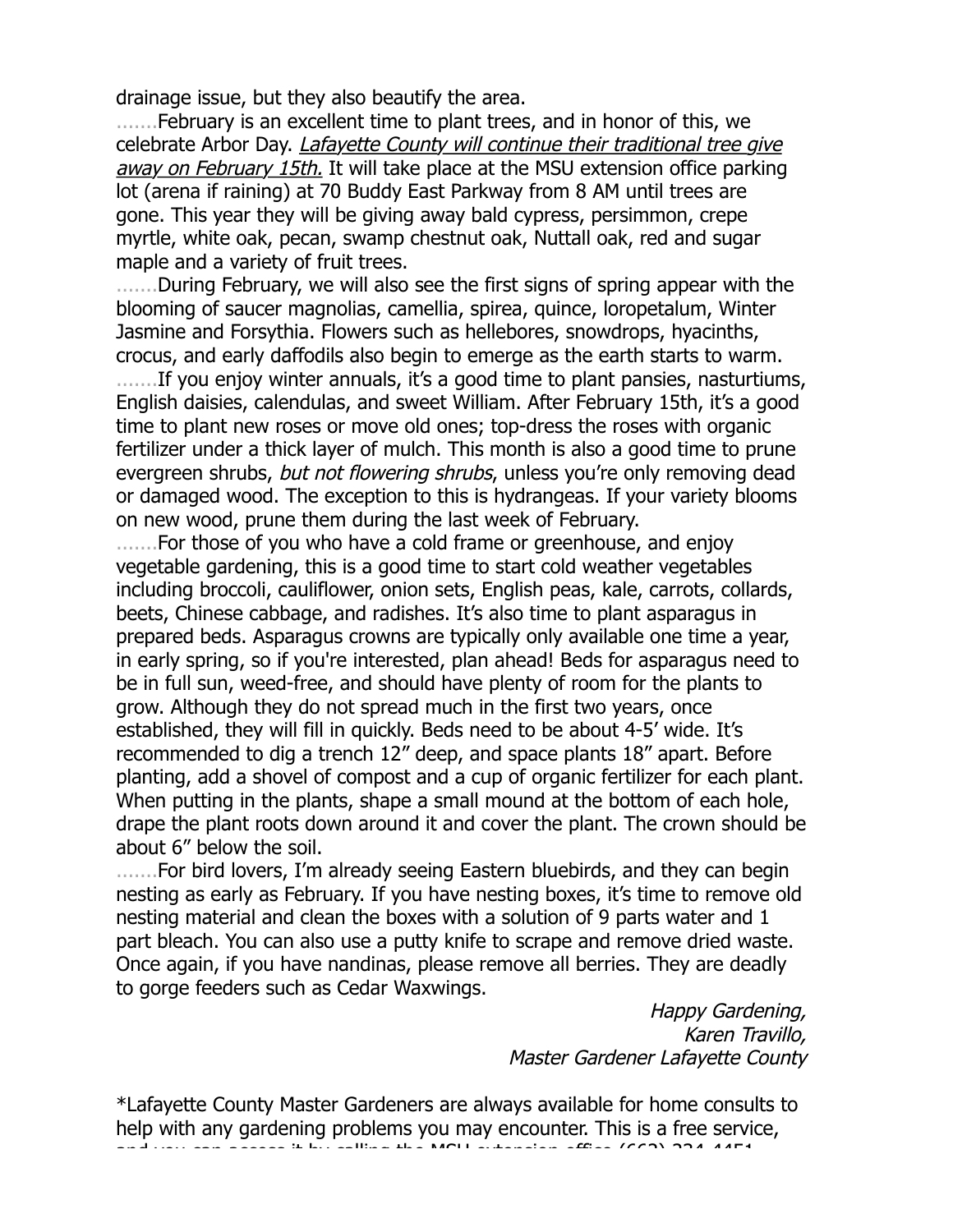and you can access it by calling the MSU extension office (662) 234-4451

\*Mark your calendars for the Master Gardener Spring Lecture Series to be held at the Lafayette County and Oxford Public Library. Dates and subjects -- March 3 (Spring Florals), April 7 (Organic Gardening), and May 12 (Beekeeping).





**MISSISSIPPI STATE UNIVERSITY...** 

#### **Oxford Newcomers and Friends Executive Committee 2022**

President: Jonell McGivern, [jonell52@att.net](mailto:jonell52@att.net) Vice President: VACANT Communications: VACANT Educational Programs: Don Mason, [dmason222@gmail.com](mailto:dmason222@gmail.com) Immediate Past President: Judy Owen, [Sophieandme920@gmail.com](mailto:Sophieandme920@gmail.com)